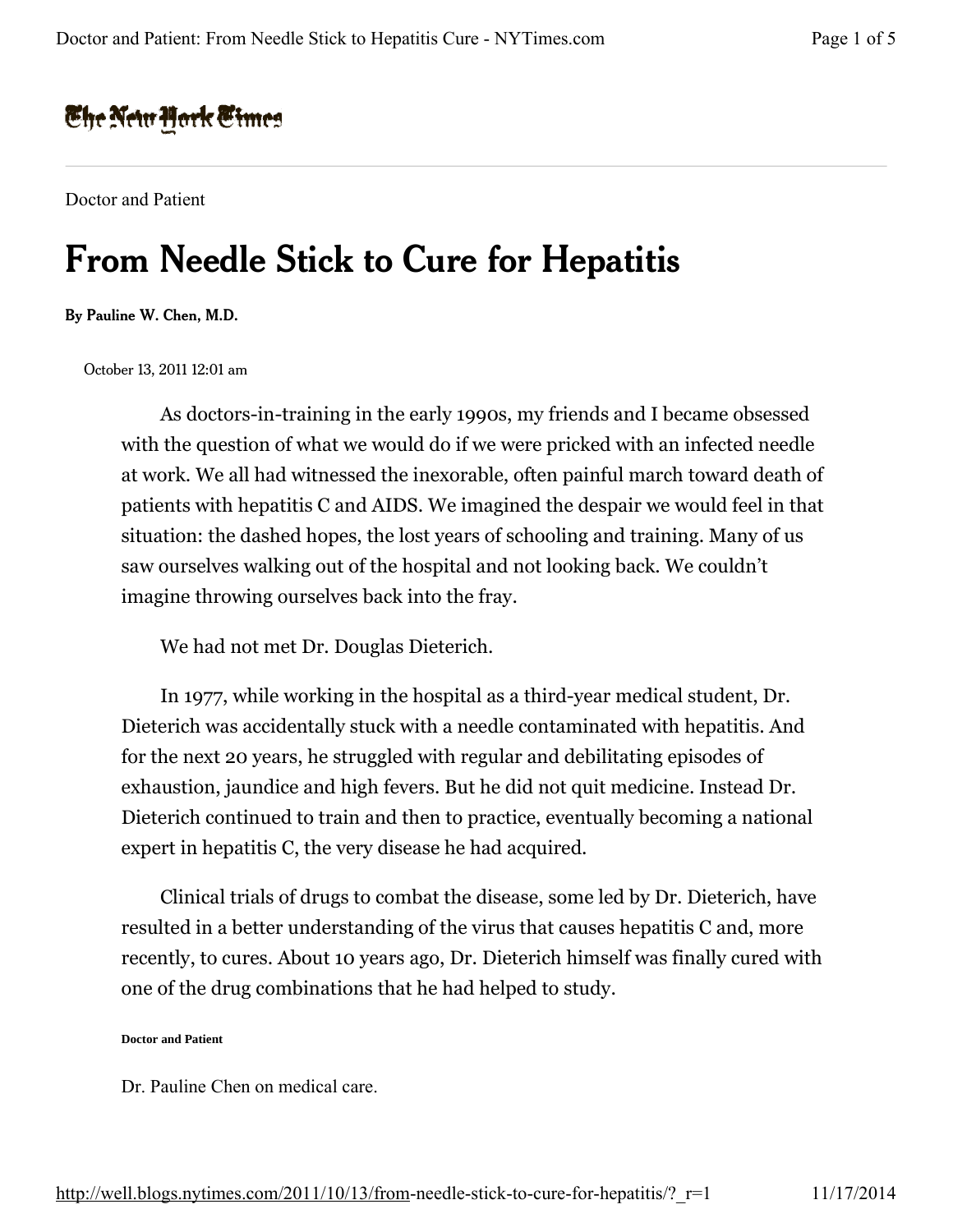Now a professor of medicine at Mount Sinai Medical Center in New York, Dr. Dieterich said recently: "In the dark days of the 1980s, I remember being really sick and thinking, 'Damn it. I hope I can help someone else before this virus gets me.' Now it looks like I can. I think it's the beginning of the end of hepatitis C; and that is one of the happiest statements I can make."

I spoke to Dr. Dieterich about his experiences as a doctor and patient and about the outlook for patients with hepatitis C.

### Q.

What went through your mind when you got stuck?

#### A.

I knew it was trouble because the needle had been used on a patient who was a drug user with all the worst risk factors. But I put it out of my head because I had other things on my mind. I had to go to my grandmother's funeral that weekend.

Six weeks later, I became completely exhausted. When I saw the Coca-Colacolored urine, I thought, "Oh, man, this is not good." I got tested and was told I had non-A, non-B hepatitis. That was all we knew at the time; we didn't know about hepatitis C. The doctor told me there was nothing he could do and showed me an article about how soldiers with hepatitis A could still work. But I was so sick I couldn't work and ended up in bed all summer.

When I think back on that summer, I now realize how bad a shape I was in.

Q.

Did you ever worry about dying?

#### A.

Death definitely did not escape my mind. But I also started getting interested in liver disease. I was angry that there was nothing to do, no treatment. We didn't even have any idea of what virus caused my hepatitis.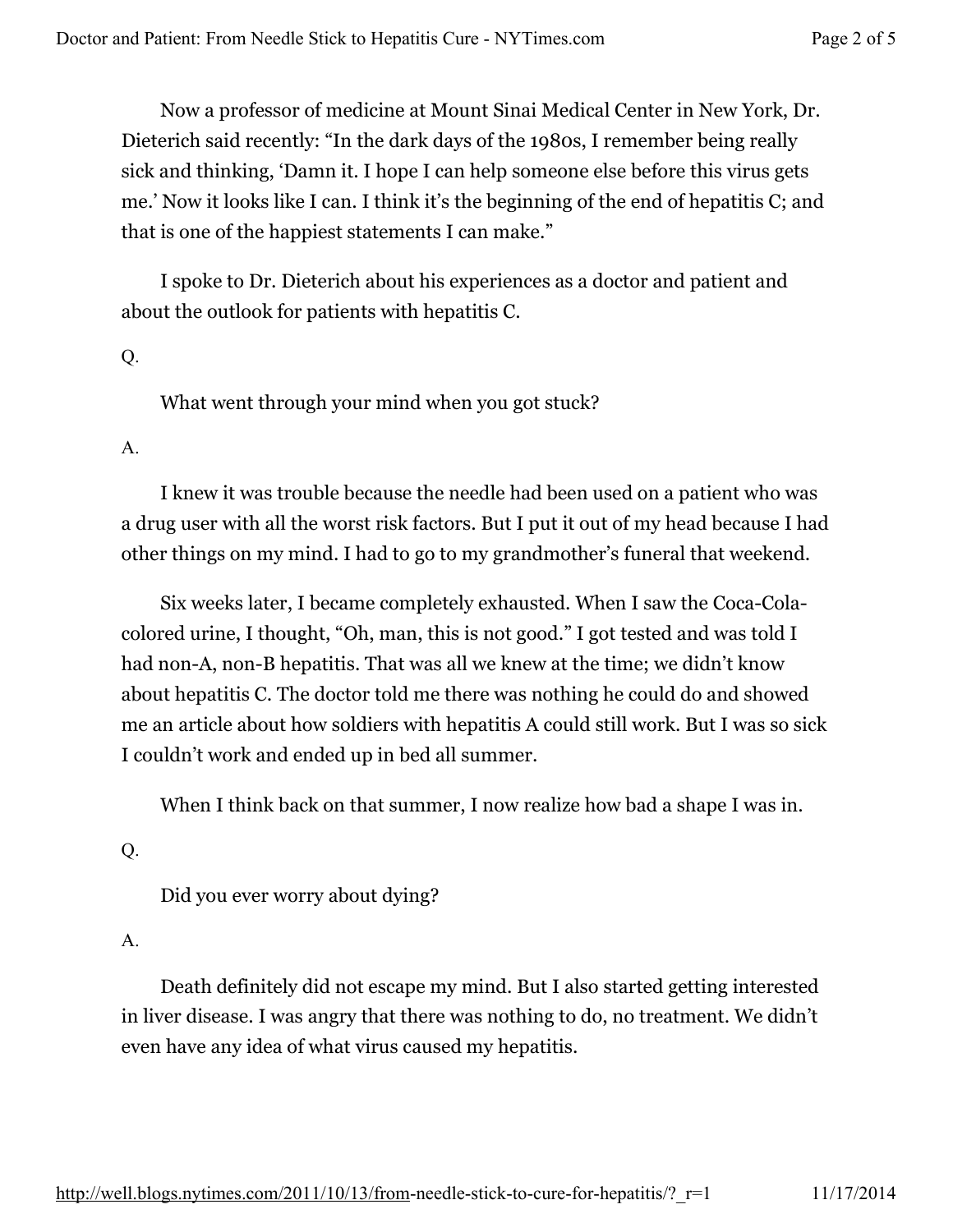I ended up choosing to do an internship at Bellevue Hospital. I'd get sick every two months with jaundice and fevers to 102. I also got a liver biopsy every year; and those results revealed that my liver was just getting worse. Still, there was nothing to do for my disease other than take prednisone. When the first liver transplants started being done in the 1980s, I thought that was where I was going to end up.

Q.

How did other people treat you?

A.

Once my doctors sent a medical student to draw my blood. He was dressed in one of those space suits for Level 4 isolation, and his hands were shaking because he was so terrified. He couldn't draw my blood, so I told him to put the tourniquet around my arm, and I ended up drawing my own blood for him.

I identified with patients who were discriminated against because of their disease. When the first AIDS patients came to hospitals, there weren't many people willing to take care of them. Doctors were afraid that they might catch it. I didn't care about catching anything, because what the heck, I already had one chronic disease that was going to kill me, and if I couldn't do something for myself, I had to do something for other people.

I ended up taking care of a lot of H.I.V. patients, and I also never kept it a secret that I was sick. I don't think my colleagues treated me differently because of my sickness; but I do think there was discrimination because of whom I was taking care of, not because of my own disease.

Q.

How are you doing now?

A.

I'm cured now. It's been like a dream come true because for so long we couldn't do anything about this disease. Now we are curing people of hepatitis C,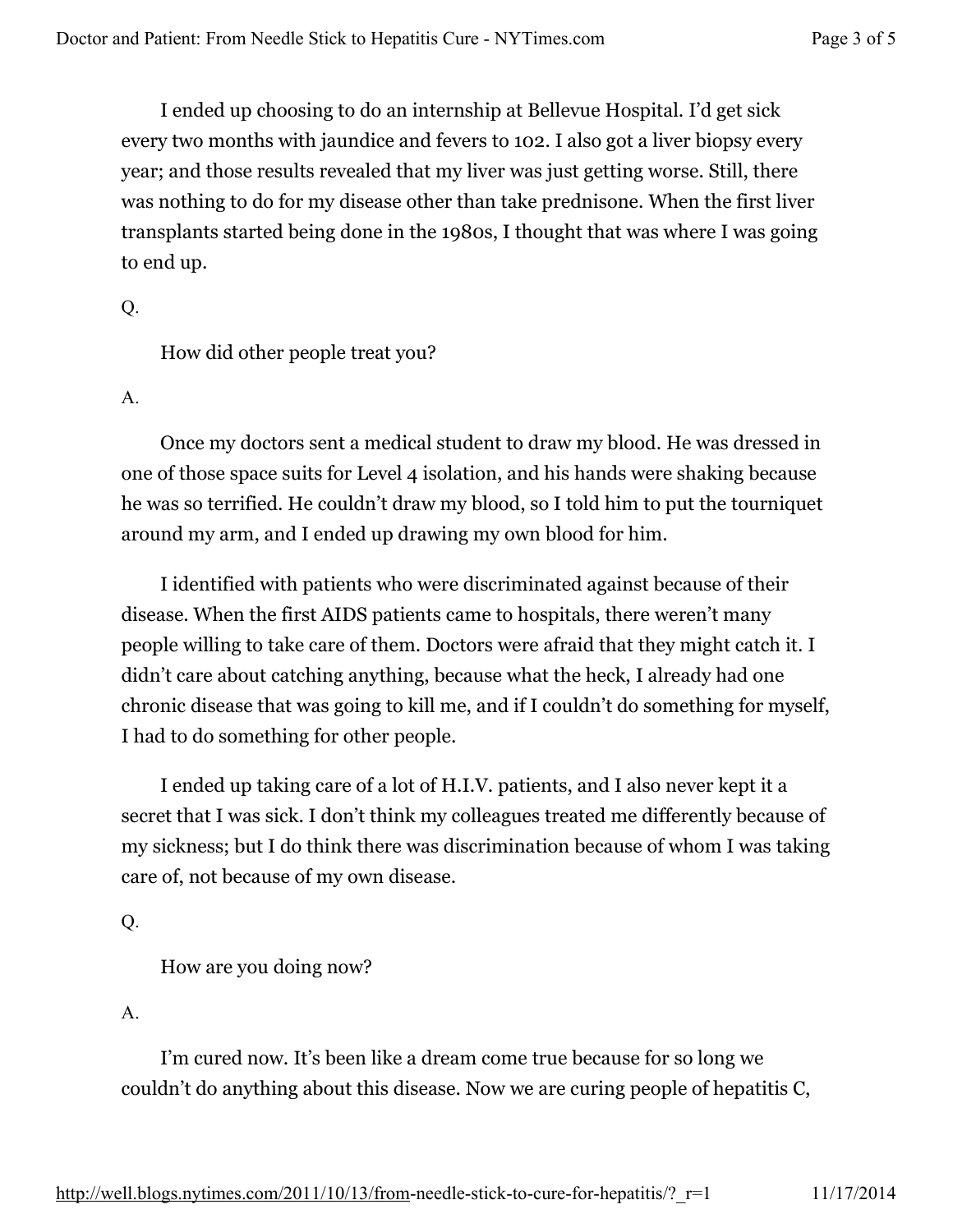and nothing makes me happier. Two drugs have already been approved, and there are 50 new drugs coming down the pipeline.

Q.

What do you tell your patients now?

#### A.

I tell them that if you are going to have hepatitis C, now is the time, because there is one new drug after another. Now we can cure patients 80 percent of the time. I have a list of almost 200 patients whom we have cured. I have also treated about 25 medical students and doctors-in-training who have had needle sticks and gotten hepatitis C. That is really gratifying; I don't want anyone else to go through what I went through.

The tragedy of the hepatitis C epidemic is that more than half of the people don't even know they have the virus. And half of those who know they have hepatitis C haven't even discussed getting treated. There are 50,000 Americans who are going to die from hepatitis C, and that death rate will quadruple unless we do something and do it early in the disease course when it's easier to cure.

Now that we have the tools, we have to start kicking some viral butt!

#### Q.

Did you always want to be a doctor?

#### A.

I always did. In fact, I didn't get into medical school the first time around.

Sometimes I think that somebody with half a brain would have chosen work that wasn't so demanding. But I guess that's not me. I was hell-bent on getting back at this virus.

I used to talk a lot about adversity with one of my best friends who was diagnosed with Hodgkin's disease and died at the age of 38. He and I used to agree that with our illnesses we had faced a lot of adversity and that we had had a lot of